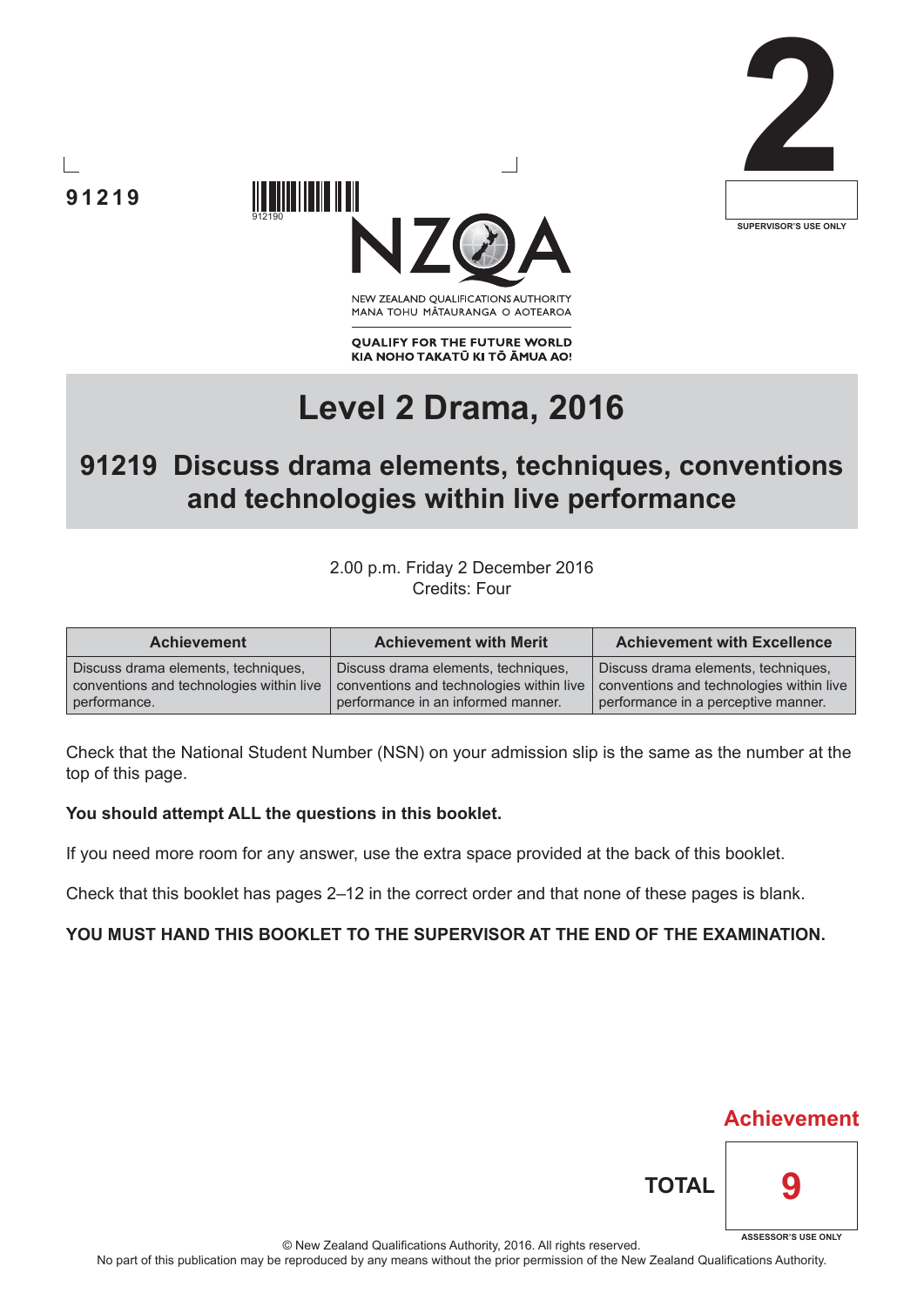#### QUESTION ONE: COMMUNICATION OF A THEME OR IDEA

To answer this question, refer to a drama (either devised or scripted) you performed in this year.

Title of the performance: LUST VS 10VC Brief summary of the action: this freice of drama, revolved around the qualitys. Of love and lust modifining 3 couples relationship their needs, the couples relationships soon  $\mathcal{L} \mathcal{O} \mathcal{V}$ become compromised.

Describe an important theme or idea communicated to the audience through the performance.  $(a)$ 

One important concept, that was communicated to the all-lience, in this drama, was that the importance of both love, and lust,  $OY$ haling infortant or even equal parts in a relati-EM SKIP, This was became evident, when the a character, "lust", decided to overdose, and take away, 2 couples lust in their relationships. the effect was the two being driven away, thus difforstrating illustrating the need for <u>Valalle</u>/

Explain how a character communicated this theme or idea. Give specific details of what the  $(b)$ character did or said in the performance to support your answer.

So star passes the character who conveyed this idea, was that of lust. Throusout the drama, she made it ner foal, to prove that lust was as needed, or more needed, than

 $\overline{2}$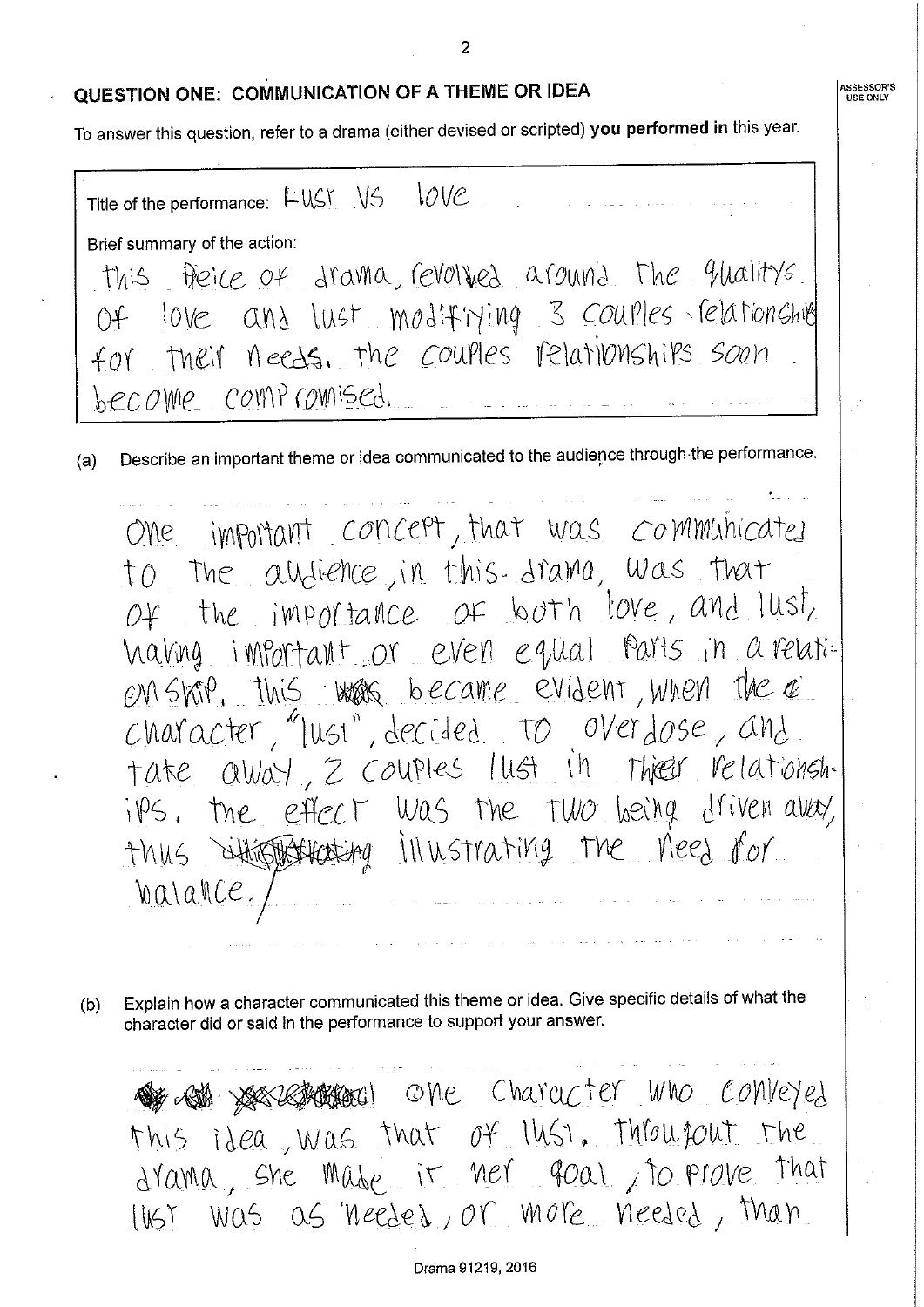**ASSESSOR'S<br>USE ONLY** love in a relationship, this bearrown became evident, when she made the statement  $That$ lust never  $q$ ets  $Cref$  $b$ MT  $1 + 15$ More than  $10ve$ ió Discuss how the theme or idea communicated in the performance is relevant to you as an individual. You could consider one of the following: your own values and attitudes compared to those communicated in the performance how you behave in similar situations to those shown in the performance the differences between values of the time and place in which you live compared with those of the performance.  $M$   $M$ Personal life, although I Claim to be ho expert in my own retationships, i have Geen that lust and love, are needed in relationships. I need only 100+ to be close family of mine to see that Witwout degree of lust, and certianly Without love,  $a$  relation ship can quickly fall A.Vav-

 $(c)$ 

Drama 91219, 2016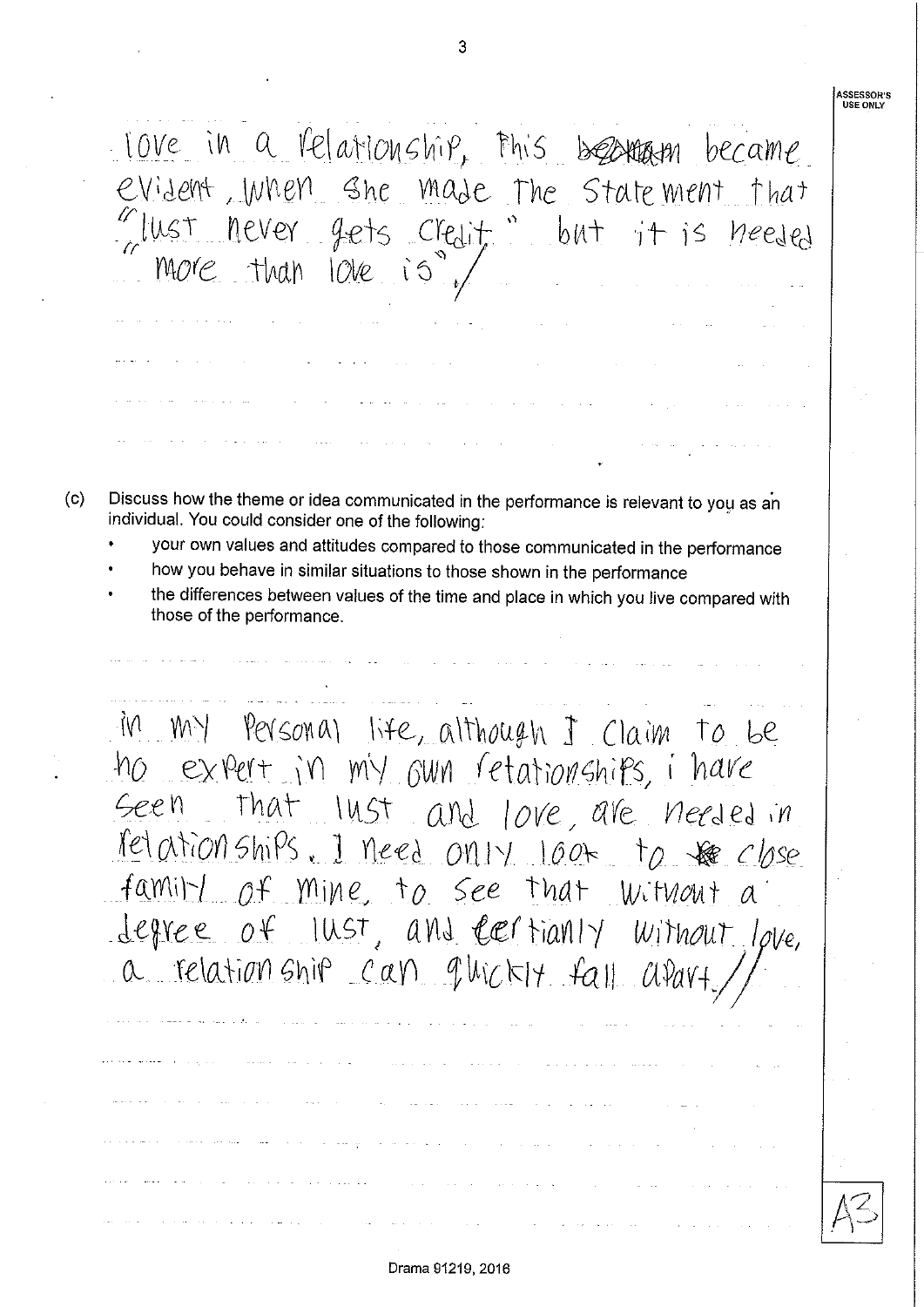4

|  |  | To answer Questions Two and Three, refer to a live theatre performance <b>you have seen</b> this year. |  |
|--|--|--------------------------------------------------------------------------------------------------------|--|
|--|--|--------------------------------------------------------------------------------------------------------|--|

ASSESSOR'<br>USE ONLY Title<sup> The</sup> events Playwright/theatre company: PAIMerSTON MORTH Theatre of **QUESTION TWO: CHARACTER** Name a key character from the performance you saw, and list important details about  $(a)$  $(i)$ them. Name: Claire Hesivan/ claire works as leaser of a chwich grader choir claire was a wictim of a temprist attack "the boy" and became mentally unstabe  $f(\partial W)$  $Q + QY$   $WQY \ge 7$ <br>Label TWO points on the line below to represent the status of this key character:  $(ii)$ at the beginning of the performance at the end of the performance. For example: end. imnini **STATUS OF CHAR** LOW **HIGH** beg**y**inning  $\mathcal{C}$ Nd LOW **HIGH** Explain how the actor used drama techniques of voice, body, movement and/or use of space  $(b)$ to communicate the status of the key character when he or she first appeared on stage.

Give specific details from the performance to support your answer.

way claire for tracted the status of Ghe her character was ine her voice, and boty Post live. When Claire first appeared, her voice was always cool, calm and collected, and her stare, Was tail over relaxed, this 10 me, indicated that She was, not of high status, hessecirly But of average status, relaxed and content.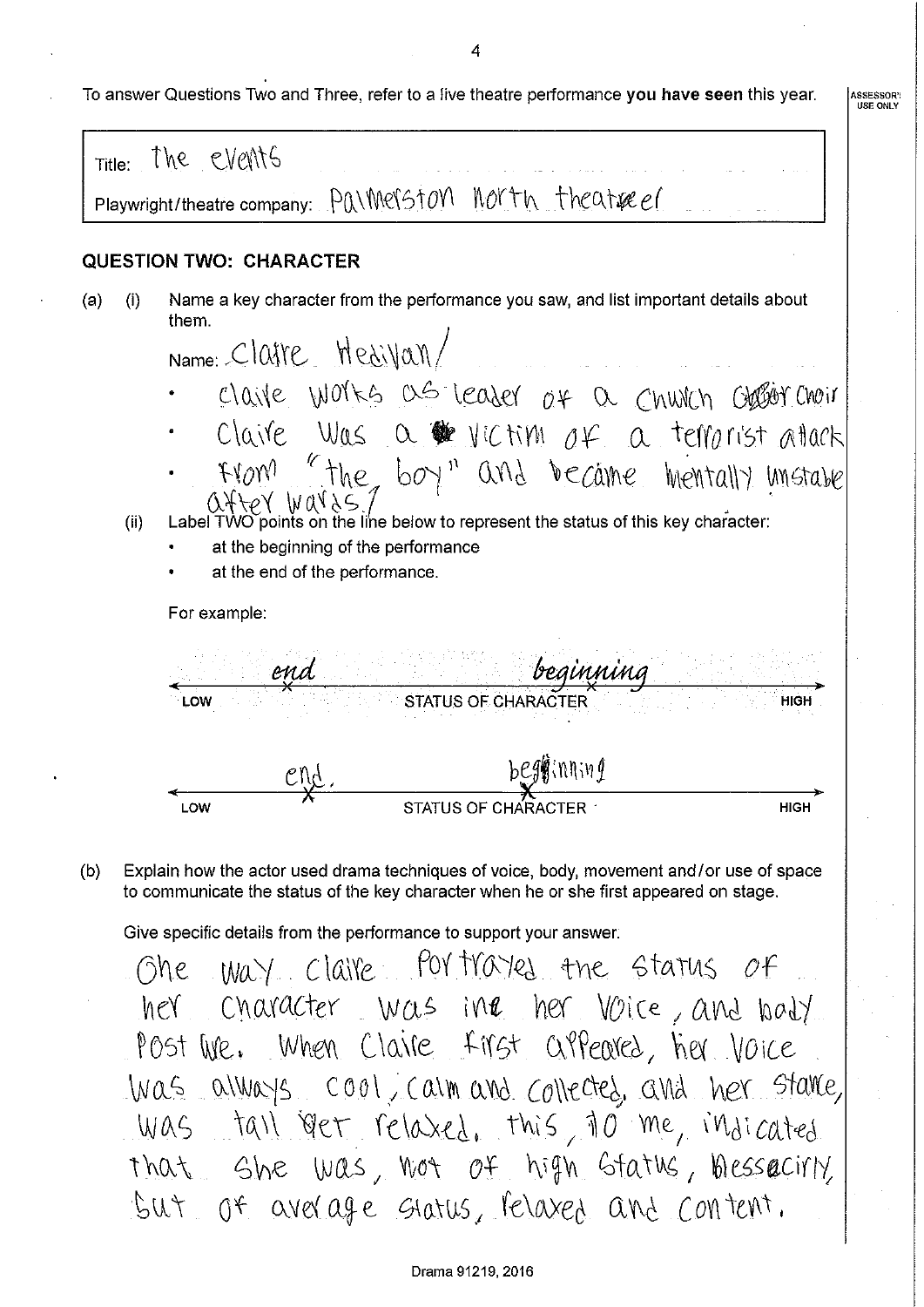## **QUESTION THREE: USE OF COLOUR**

Words that can be used to describe the use of colour in a performance include:

| ∵nerv       | <b>Fluorescent</b> | Pastel |      |
|-------------|--------------------|--------|------|
|             | <b>Metallic</b>    | Rich   | ٠    |
|             |                    | Sombre | varm |
| Contrasting |                    | Sepia  |      |

Name a theatre technology that used colour to communicate ideas in the performance you saw.  $[i9nt \in M].$ 

Describe the colour(s) used in this technology. You may sketch and make annotations in the  $(a)$ space below to support your answer.

the two main colours were a narsh white<br>light, and a relaxing blue lighting ing<br>Salah di Salah Sa

6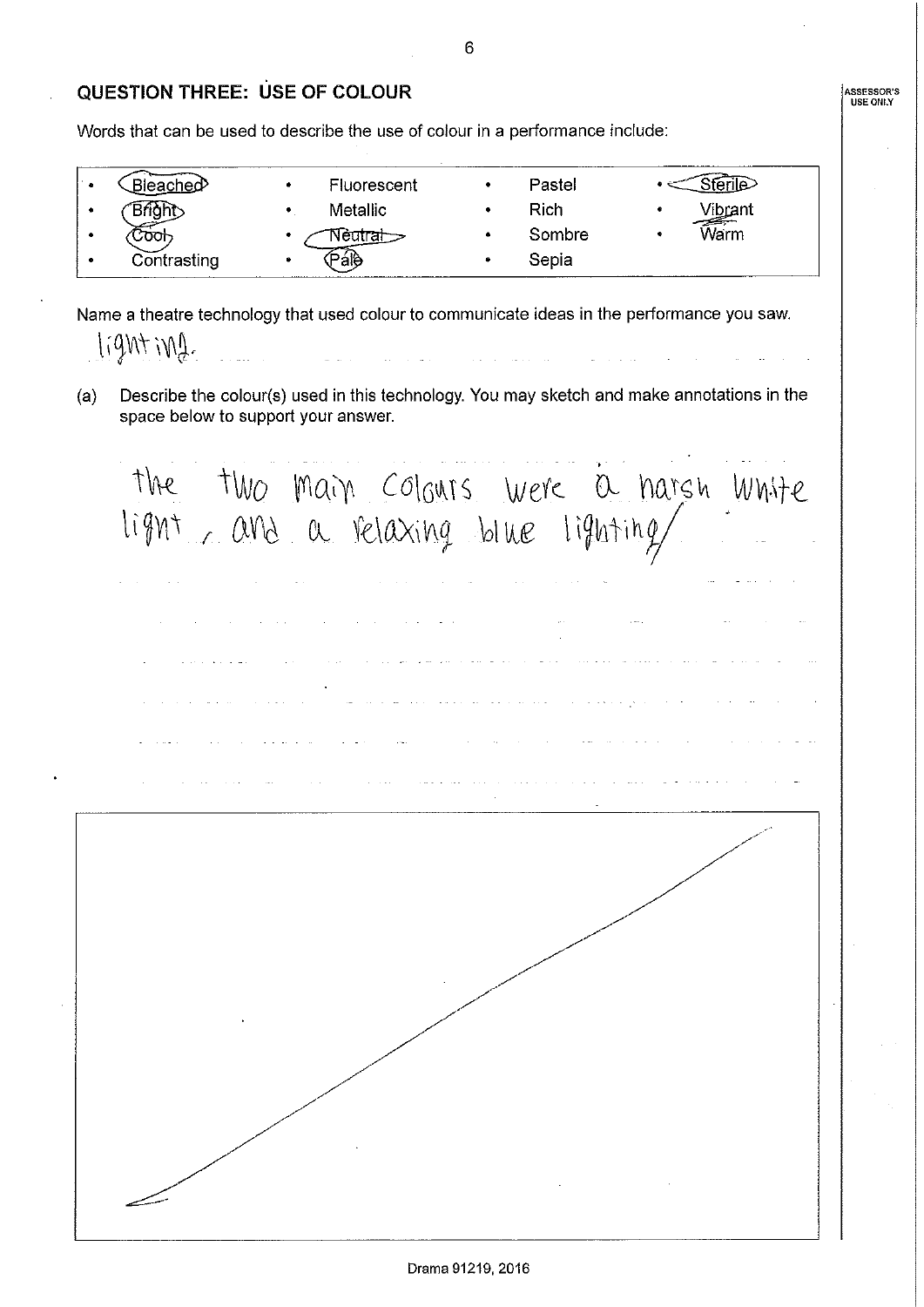Explain how this use of colour communicated ideas to the audience about character OR time  $(b)$ OR place. Give specific details from the performance to support your answer.

I think the use of Colour was best used to describe Place. With the White 1ight, rosstaresseres cheorethed server, it showed that the events tating flace, were real time. but with the blue light, showed the mind. the when the blue light came on, it showed that it was a symolic time, or a represent tation of what the chracters were thinking

- $(c)$ Discuss the effectiveness of the use of colour in the performance as a whole. You could consider one of the following:
	- how colour was used to enhance mood or tension in the performance
	- how colour was used symbolically
	- the overall colour palette or concept.

Colour was most definatif used symbolically and effectively, as it showed that the charater rs were having an internal mental conflictes.  $I$  think also, the light was used to show a devine Precense, that was there throught the play, symbolising that claire was seeking any kind of comfort availance, after her ordeal,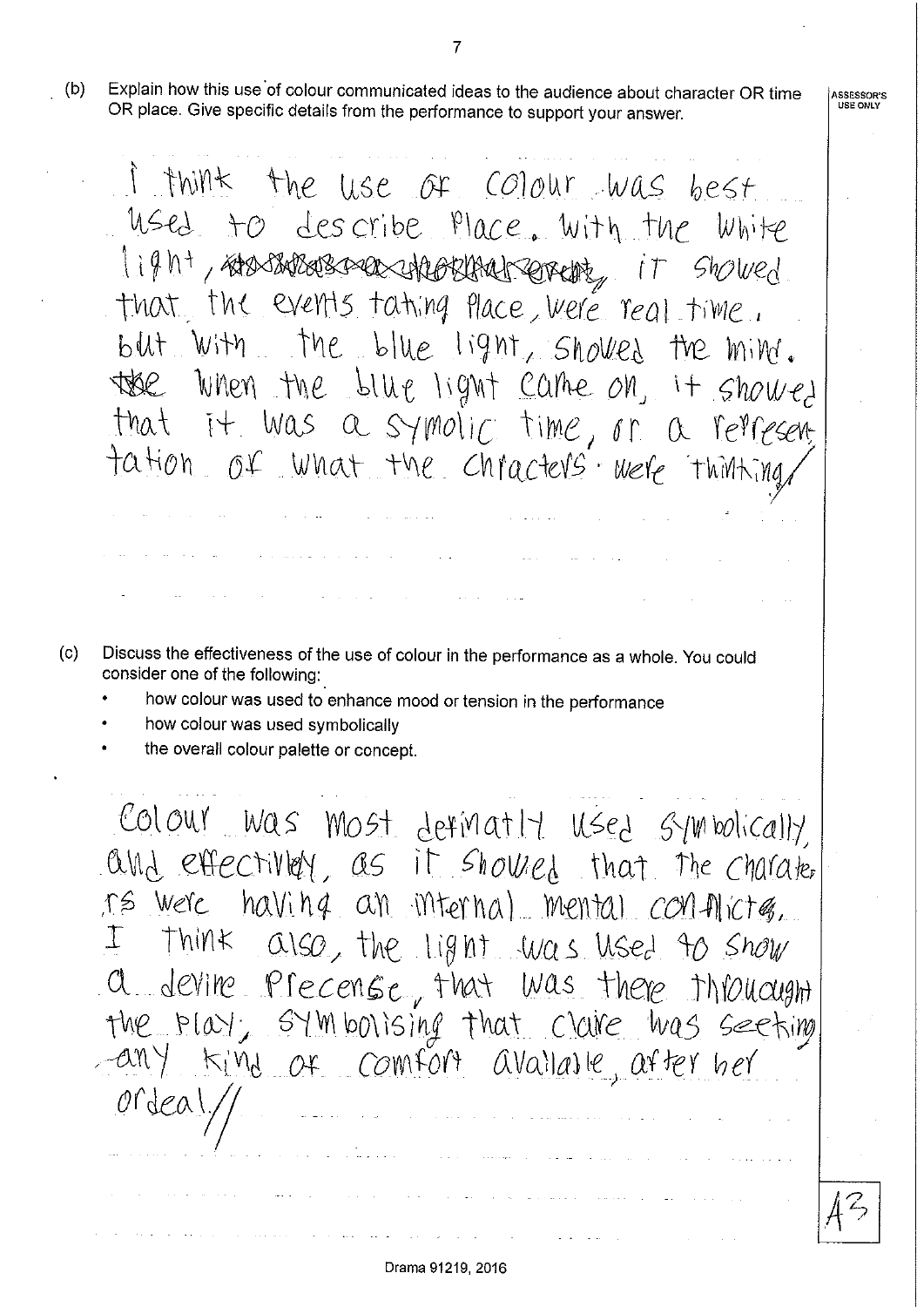We see this as she enfoys her work, at<br>a humble for and made the statement" f, like life at the moment, its easy enough Discuss the ideas communicated about status, power, or equality in the performance. You could consider one of the following:

5

how characters used their status

 $(c)$ 

- events or actions that resulted in a change in status
- ideas the playwright intended to communicate about power in relationships or in society.

I think most definally, that the turning point for Claires status, was when "the boy initiated his to attack on claires chior. When executed, we see the down ward Siral Claires mind becomes. This results in a clear change in status, with her POSTUR becoming a fimid slump, and  $h\rho r$ Voice, a weak, erratic mummur